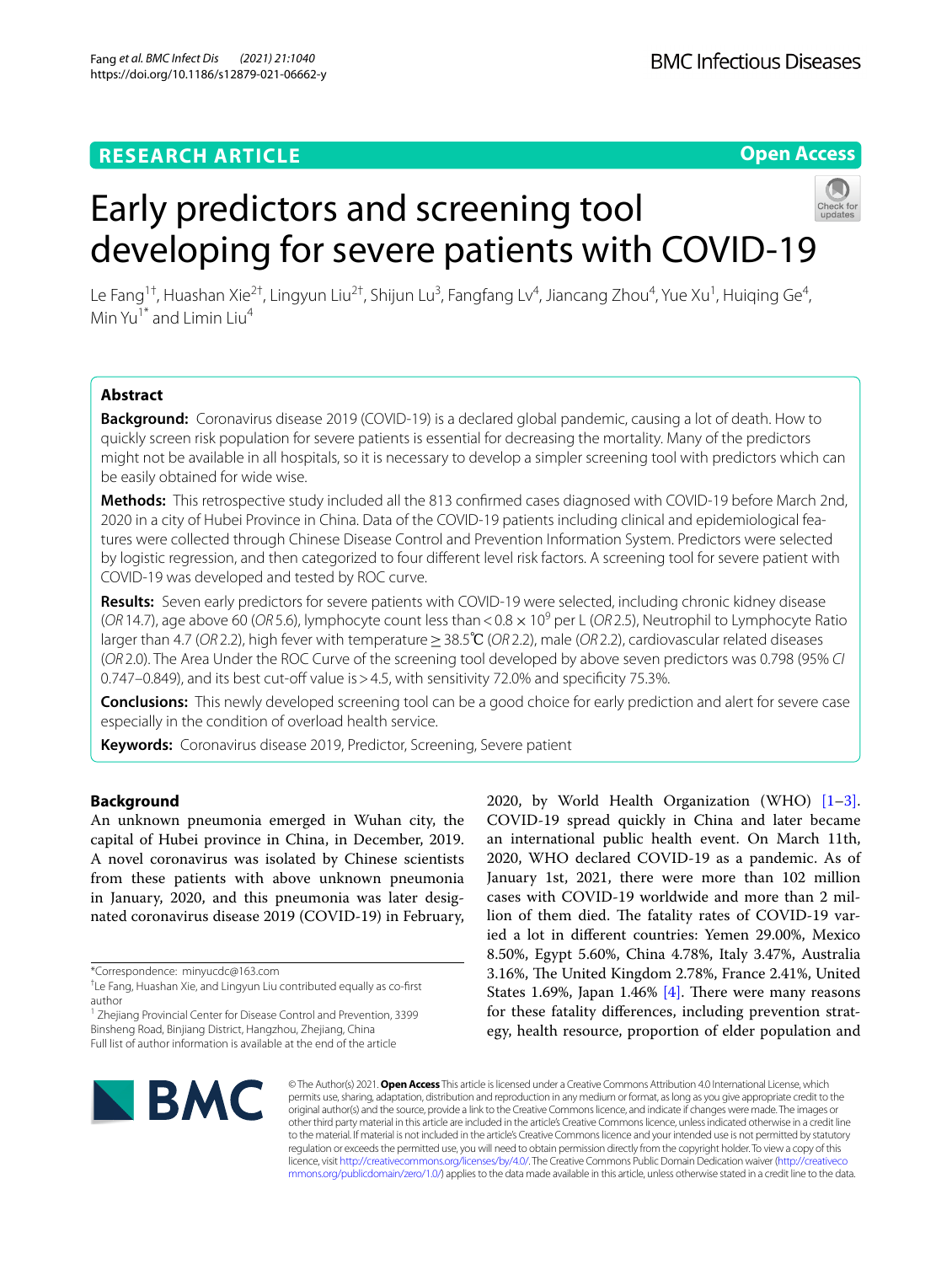others. However, one of the key measures to decrease the fatality rate is to strengthen early screening for severe patient with COVID-19 and timely medical treatment. Although there were several studies that had demonstrate various several predictors for severe patients with COVID-19, such as higher Sequential Organ Failure Assessment (SOFA), D-dimer greater than 1 μg/mL, decrease of CD8+T cells, involvement of multiple lung lobes and pleural effusion. Some of the data of these predictors might not be available for all hospitals or all patients because of inadequate health facilities and professionals especially during a pandemic  $[5-7]$  $[5-7]$ . Even in the developed countries and high level hospitals, shortage of health resource was also a great challenge for them during COVID-19 pandemic  $[8]$ . What is more, some of these predictor were not early enough to prevent patients from becoming worse. It is very necessary to fnd early simple predictors for quick risk assessment to screen more potential severe patients with COVID-19 and give them timely treatment to decrease the number of severe patients and death [\[1](#page-7-0), [8–](#page-7-0)[11\].](#page-7-6)

## **Methods**

## **Participants**

This retrospective study included all the confirmed cases diagnosed with COVID-19 before March 2nd, 2020 in Jingmen city, a city of Hubei Province in China, which was 220 km far away from Wuhan city. Totally 813 cases were enrolled, excluding clinical diagnostic cases. These confrmed cases were divided into three groups including common cases, severe cases and fatal cases for characteristic comparison.

## **Data collection**

Data of patients with COVID-19 were collected through Chinese Disease Control and Prevention Information System which was the official disease reporting system for COVID-19 in China. All the data collection for COVID-19 control and prevention by local Center for Disease Control and Prevention and hospitals was legal. All the patients with COVID-19 had the obligation to cooperate with epidemiological survey according to 'Law of the People's Republic of China on prevention and control of infectious diseases'. Each case had two parts of disease information. One was the Disease Report Card which included demographic information, hospital visit, disease onset time, diagnose time, death time, clinical category and outcome of patient with COVID-19, while another one was Epidemiological Survey Questionnaire which was consisted of exposure history, risk factors, symptoms, routine blood test and laboratory test results. The disease report card was fulfilled by doctors in hospitals, and epidemiological survey was conducted and inputted by health professionals in local county level Center for Disease and Prevention. All the disease information was examined and verifed step by step from county level then by city level and fnally by provincial level Center for Disease and Prevention. Disease information in Disease Report Card and Epidemiological Survey Questionnaire should be updated timely according to 'Chinese COVID-19 surveillance programme' in 'Chinese prevention and control guideline for COVID-19' [\[11\].](#page-7-6)

## **Defnitions**

All the defnitions about COVID-19 were according to the Chinese management guideline for COVID-19 [\[12\].](#page-7-7)

*Confrmed case* was defned as a suspected case with laboratory test COVID-19 positive from respiratory specimen by the Real-Time Reverse Transcription Polymerase Chain Reaction (RT-PCR) assay. For the confrmed case, it could be classifed into four diferent clinical categories. 1. Mild type: with mild clinical symptoms or signs, without radiographic evidence of pneumonia. 2. Common type: having fever, respiratory and other symptoms, and with radiographic evidence of pneumonia. 3. Severe type: at least having one of following signs: (1) dyspnea, respiration frequency≥30/ min, (2) fnger oxygen saturation in resting condition  $\leq$ 93%, (3) partial Pressure of arterial oxygen (PaO<sub>2</sub>) to Fraction of inspired oxygen (FiO<sub>2</sub>) ratio  $\leq$  300 mmHg, (4) radiographic evidence of lung infltrates more than 50% within 24 to 48 h. 4. Critical type: at least having one of following conditions: (1) respiratory failure and in need of mechanical ventilation, (2) shock, (3) complication of other organ failure and in need of Intensive Care Unit (ICU) treatment. We defned 3 groups of confrmed patients in the data analysis: (1) common case, including survival cases of mild and common types, (2) severe case, including survival severe and critical types, (3) fatal case, referring to all the dead cases of above four types.

*Suspected case* was a case with at least one epidemiological exposure and at least two clinical signs, or a case with no explicit epidemiological exposure but at least three clinical signs as followings. 1. Epidemiological exposure during 14 days before disease onset: (1) travel to or living in Wuhan city or places around in Hubei province or other places with COVID-19 case, (2) exposure to people infected with COVID-19, (3) exposure to people with fever or respiratory symptoms from Wuhan city or places around in Hubei province or other places with COVID-19 case, (4) coming from family, workplace and school where occurred more than two COVID-19 cases. 2. Clinical signs: (1) having fever or respiratory symptoms, (2) radiographic evidence of COVID-19 pneumonia, (3) subnormal or normal white-cell count or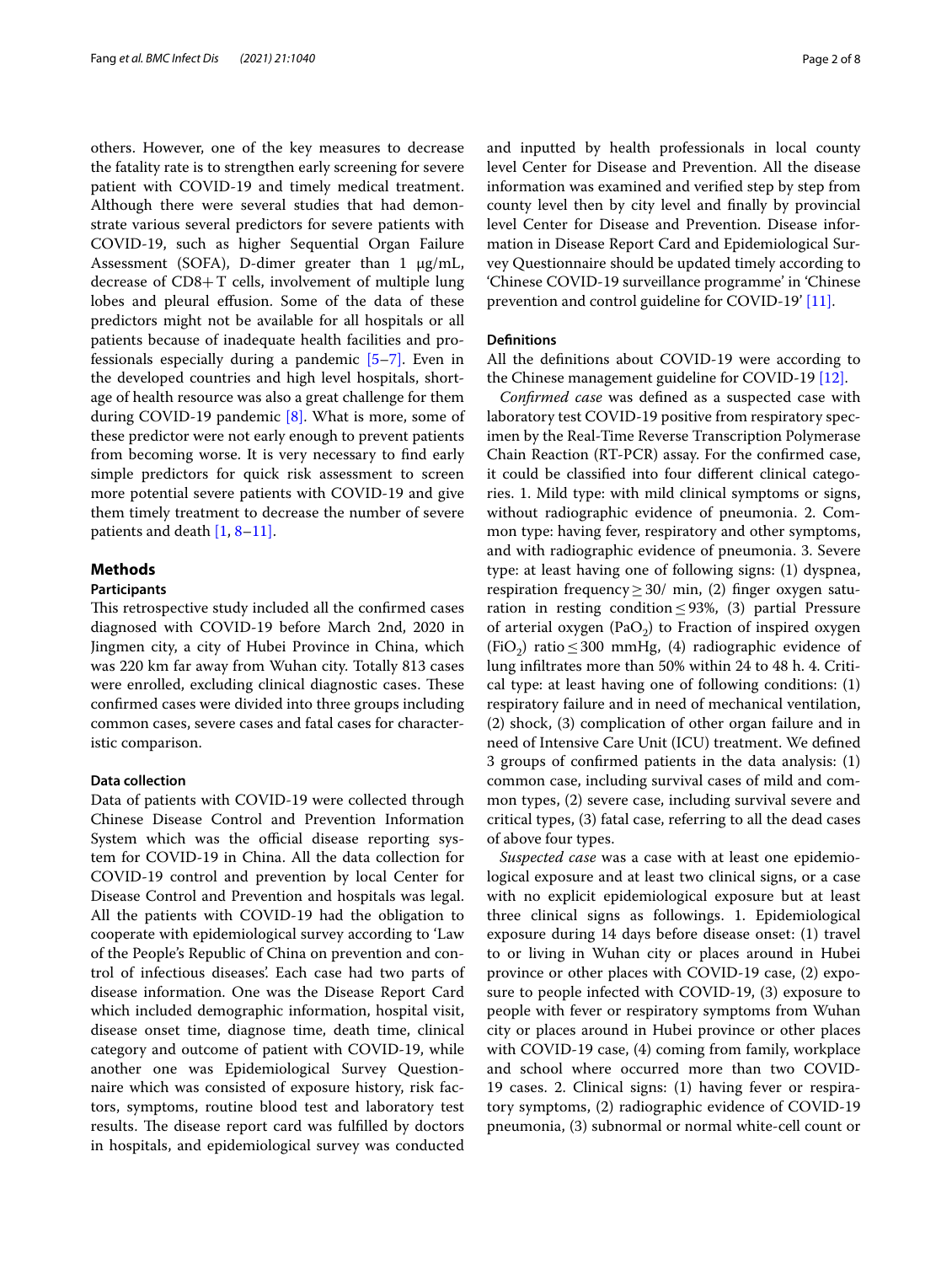subnormal lymphocyte count during early stage of disease onset.

## **Statistical analysis**

All statistical analysis was performed with SPSS software version 18.0, and *P* value less than 0.05 was considered statistically significant. The continuous variables were expressed as median (1st quartile, 3rd quartile) and were compared by Kruskal–Wallis test. And the categorical variables were presented as percentage and analyzed by Chi-square test. Multiple Logistic Regression by Hosmer and Lemeshow was used for developing the predictive model for screening severe patient with COVID-19, using forward stepwise approach with  $P_{(enter)} = 0.05$  and  $P_{(remove)} = 0.10$ . The fit of the model was assessed by Nagelkerke R Square. All the predictors selected by the logistic regression were categorized to five different level risk factors according to their Odds Ratio (*OR*) values: (1) Not discernible: 0.9≤*OR*<1.1, (2) weak: 1.1≤*OR*<1.50, (3) moderate:1.50≤*OR*<3.0, (4) strong:3.0≤*OR*<7.0, (5) very strong:  $OR \geq 7.0$  [\[13\].](#page-7-8) For the not discernible, weak, middle, strong and very strong level risk factors, they were weighted as 0, 1, 2, 3 and 4 respectively. A screening tool for severe patient with COVID-19 was developed by these predictors and tested by Receiver Operating Characteristic (ROC) curve.

## **Results**

There were 37 fatal cases, 123 severe cases and 653 common cases (Table [1](#page-2-0)). Among these three diferent groups of COVID-19 patients, the age, gender and comorbidity were different. The median ages of fatal cases, severe cases and common cases were 61.0, 57.0 and 47.0 years old. The fatality rates in patients of age group  $80-90$ , 70–79, 60–69,<60, were 21.1% (4/19), 18.8% (9/48), 6.6% (9/137), 2.5% (15/609). The percentage of male in severe case group was 63.4%, higher than fatal case group (54.1%) and common case group (49.0%). Only 5.4% of fatal cases had no comorbidity, while the proportions of patient without comorbidity among severe cases and common cases was 59.1%, 77.8% respectively. The proportions of patients with two and three comorbidities in fatal cases was 21.6%, 8.1%, higher than the same proportion among severe case and common case groups. The exposures to Wuhan patients, diagnosed patients and symptomatic patients in the past 14 days, days from illness onset to visit hospital, days from visit hospital to be defned and the proportion of cluster case showed no statistical diferences among the above three groups of patients with COVID-19.

Apart from chronic lung disease and liver disease, the proportions of underlying comorbidities such as hypertension, diabetes, cardiovascular disease, chronic kidney disease and other diseases were signifcantly diferent

<span id="page-2-0"></span>

| Table.1 Characteristics of COVID-19 patients with different severity |
|----------------------------------------------------------------------|
|----------------------------------------------------------------------|

| <b>Characteristics</b>                          | <b>Fatal cases</b><br>$(n=37)$ | Severe cases<br>$(n=123)$ | <b>Common cases</b><br>$(n=653)$ | $x^2$ | P       |
|-------------------------------------------------|--------------------------------|---------------------------|----------------------------------|-------|---------|
| Age                                             | 61.0<br>(55.0, 74.5)           | 57.0<br>(47.0, 68.0)      | 47.0<br>(35.0, 56.0)             | 78.7  | < 0.001 |
| Age groups                                      |                                |                           |                                  | 74.8  | < 0.001 |
| $<$ 45                                          | 2.7%                           | 20.3%                     | 44.0%                            |       |         |
| $45 - 59$                                       | 37.8%                          | 34.1%                     | 36.8%                            |       |         |
| $\geq 60$                                       | 59.5%                          | 45.6%                     | 19.2%                            |       |         |
| Male                                            | 54.1%                          | 63.4%                     | 49.0%                            | 8.7   | 0.013   |
| Exposure in the past 14 days                    |                                |                           |                                  |       |         |
| Have been to Wuhan or other places with patient | 60.0%                          | 55.0%                     | 51.2%                            | 1.3   | 0.524   |
| Exposure to diagnosed patient                   | 30.6%                          | 21.7%                     | 30.4%                            | 3.6   | 0.166   |
| Exposure to symptomatic patient                 | 33.3%                          | 24.8%                     | 33.9%                            | 3.5   | 0.177   |
| Days from illness onset to visit hospital       | 3.0<br>(1.0, 4.0)              | 3.0<br>(1.0, 5.0)         | 3.0<br>(1.0, 5.8)                | 0.1   | 0.953   |
| Days from visit hospital to be defined          | 6.9<br>(5.2, 9.4)              | 7.5<br>(5.0, 9.9)         | 7.9<br>(5.4, 10.9)               | 0.9   | 0.653   |
| Cluster case                                    | 24.1%                          | 19.6%                     | 28.5%                            | 3.5   | 0.177   |
| Comorbidity                                     |                                |                           |                                  | 103.4 | < 0.001 |
| None                                            | 5.4%                           | 59.1%                     | 77.8%                            |       |         |
| One disease                                     | 64.9%                          | 26.1%                     | 15.0%                            |       |         |
| Two diseases                                    | 21.6%                          | 13.0%                     | 6.0%                             |       |         |
| Three diseases and more                         | 8.1%                           | 1.8%                      | 1.2%                             |       |         |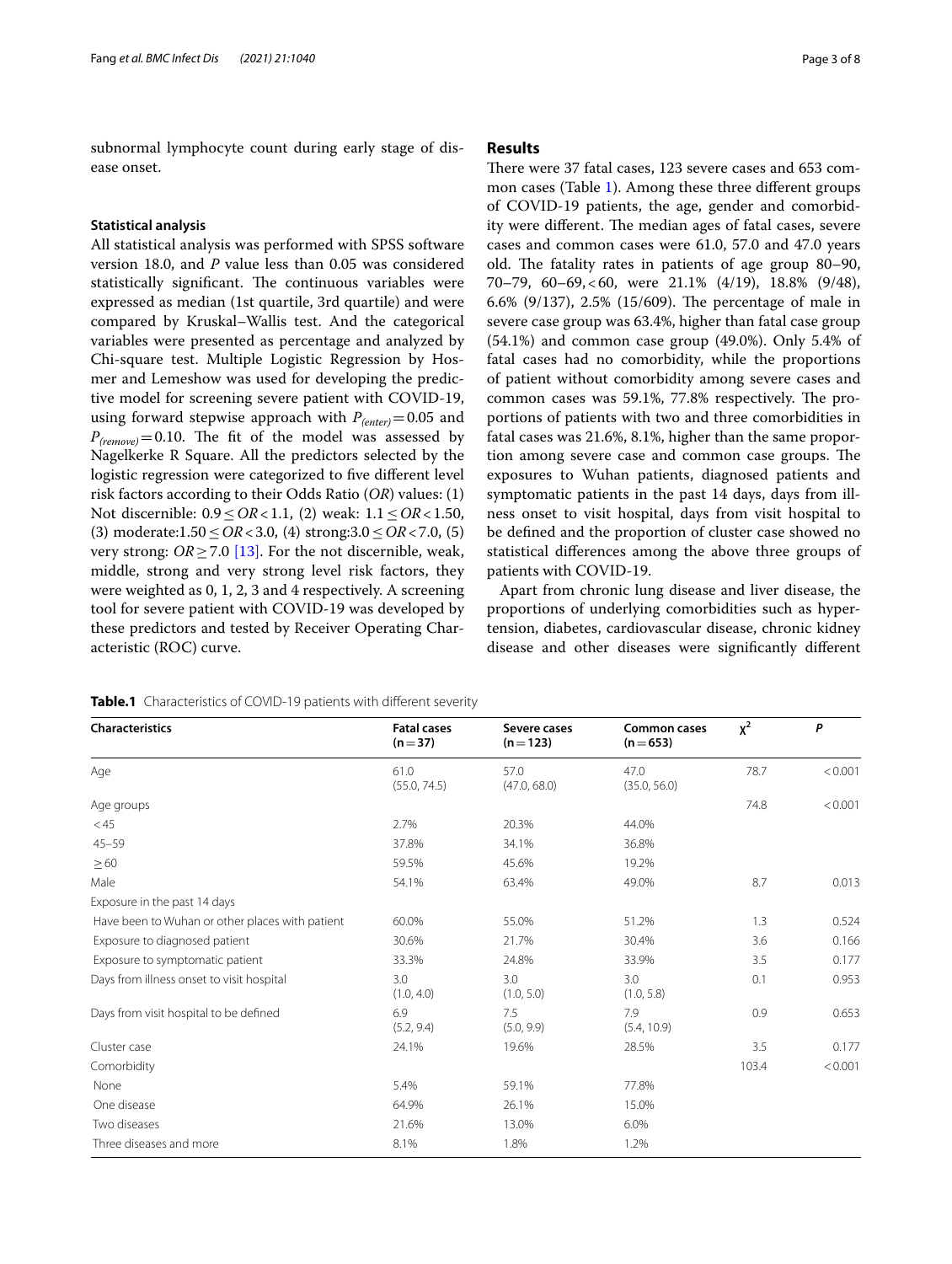among COVID-19 patients with diferent severity, see Table [2.](#page-3-0) In the fatal cases, 59.5% cases were with hypertension, 21.6% with diabetes, 21.6% with cardiovascular diseases and 16.2% with chronic kidney disease, higher than the same prevalence rates of the same comorbidity among severe cases and common cases.

There were more than 18 symptoms among COVID-19 patients (Table [3\)](#page-3-1). The most prevalent symptoms in common cases were fever (81.2%), cough (36.3%), sputum  $(23%)$  and fatigue  $(18.5%)$ . These symptoms were also very common in severe and fatal cases. Besides above symptoms, headache (16.7%), vomiting (13.9%), nausea (11.1%) and myalgia (13.9%) were another frequently reported symptoms in fatal cases. The proportions of high fever (temperature≥38.5 ℃), vomiting, nausea were signifcantly diferent among these three groups of patients.

White blood count showed no signifcant diference among fatal, severe and common cases, and 55.7% to 69.2% patients had normal level white blood cell count (Table [4](#page-4-0)). However, lymphocyte count, lymphocyte constituent ratio, neutrophil granulocyte constituent ratio, Neutrophil to Lymphocyte Ratios (NLR) and the proportion of NLR>4.7 were diferent among above three groups of COVID-19 patients. There were 78.3% of fatal cases and 68.4% of severe cases with subnormal lymphocyte count, while only 46.1% patients had subnormal (including signifcant decreased) lymphocyte count

#### <span id="page-3-0"></span>**Table.2** Comorbidities among COVID-19 patients with different severity

|                                     |                                |                           |                                 |      | Р       |
|-------------------------------------|--------------------------------|---------------------------|---------------------------------|------|---------|
| Comorbidity                         | <b>Fatal cases</b><br>$(n=37)$ | Severe cases<br>$(n=123)$ | Common cases (n = 653) $\chi^2$ |      |         |
| Hypertension                        | 59.5%                          | 17.4%                     | 12.6%                           | 58.7 | < 0.001 |
| <b>Diabetes</b>                     | 21.6%                          | 7.0%                      | 3.9%                            | 22.8 | < 0.001 |
| Cardiovascular diseases             | 21.6%                          | 5.2%                      | 4.1%                            | 22.2 | < 0.001 |
| Chronic kidney disease <sup>a</sup> | 16.2%                          | 7.0%                      | 0.3%                            | 58.6 | < 0.001 |
| Chronic lung disease <sup>a</sup>   | 2.7%                           | 2.6%                      | 2.0%                            | 0.3  | 0.874   |
| Chronic liver disease <sup>a</sup>  | $\Omega$                       | 1.7%                      | 0.7%                            | 1.8  | 0.412   |
| Other diseases                      | 13.5%                          | 16.5%                     | 7.0%                            | 12.0 | 0.002   |

<sup>a</sup> Chronic referred to the disease lasting more than 3 months

## <span id="page-3-1"></span>**Table 3** Symptoms of COVID-19 patients with diferent severity

| Symptoms                               | <b>Fatal cases</b><br>$(n=37)$ | Severe cases<br>$(n=123)$ | <b>Common cases</b><br>$(n=653)$ | $x^2$ | P     |
|----------------------------------------|--------------------------------|---------------------------|----------------------------------|-------|-------|
| Fever (temperature $> 37.3^{\circ}C$ ) | 94.4%                          | 84.3%                     | 81.2%                            | 4.5   | 0.107 |
| High Fever (temperature $\geq$ 38.5°C) | 47.1%                          | 43.2%                     | 31.4%                            | 7.7   | 0.022 |
| Cough                                  | 30.6%                          | 45.2%                     | 36.3%                            | 4.1   | 0.132 |
| Sputum                                 | 25.0%                          | 18.3%                     | 23.0%                            | 1.4   | 0.492 |
| Fatigue                                | 25.0%                          | 20.9%                     | 18.5%                            | 1.2   | 0.548 |
| Headache                               | 16.7%                          | 9.6%                      | 8.0%                             | 3.4   | 0.185 |
| Vomiting                               | 13.9%                          | 6.1%                      | 2.6%                             | 14.5  | 0.001 |
| Nausea                                 | 11.1%                          | 7.0%                      | 3.3%                             | 7.8   | 0.020 |
| Myalgia                                | 13.9%                          | 13.9%                     | 9.5%                             | 2.6   | 0.278 |
| Arthralgia                             | 8.3%                           | 3.5%                      | 3.4%                             | 2.4   | 0.313 |
| Breathlessness                         | 8.3%                           | 3.5%                      | 4.1%                             | 1.7   | 0.427 |
| Dyspnea                                | 5.6%                           | 3.5%                      | 2.6%                             | 1.2   | 0.543 |
| Chest distress                         | 8.3%                           | 5.2%                      | 9.2%                             | 1.9   | 0.382 |
| Chest pain                             | $\mathbf 0$                    | 0.9%                      | 0.8%                             | 0.3   | 0.859 |
| Nasal obstruction                      | $\Omega$                       | 0.9%                      | 3.8%                             | 3.9   | 0.144 |
| Runny nose                             | 2.8%                           | 5.2%                      | 4.9%                             | 0.4   | 0.830 |
| Diarrhoea                              | 2.8%                           | 9.6%                      | 7.7%                             | 1.8   | 0.410 |
| Stomach ache                           | $\Omega$                       | $\mathbf 0$               | 1.0%                             | 1.5   | 0.474 |
| Conjunctival congestion                | $\Omega$                       | $\mathbf{0}$              | 0.2%                             | 0.3   | 0.884 |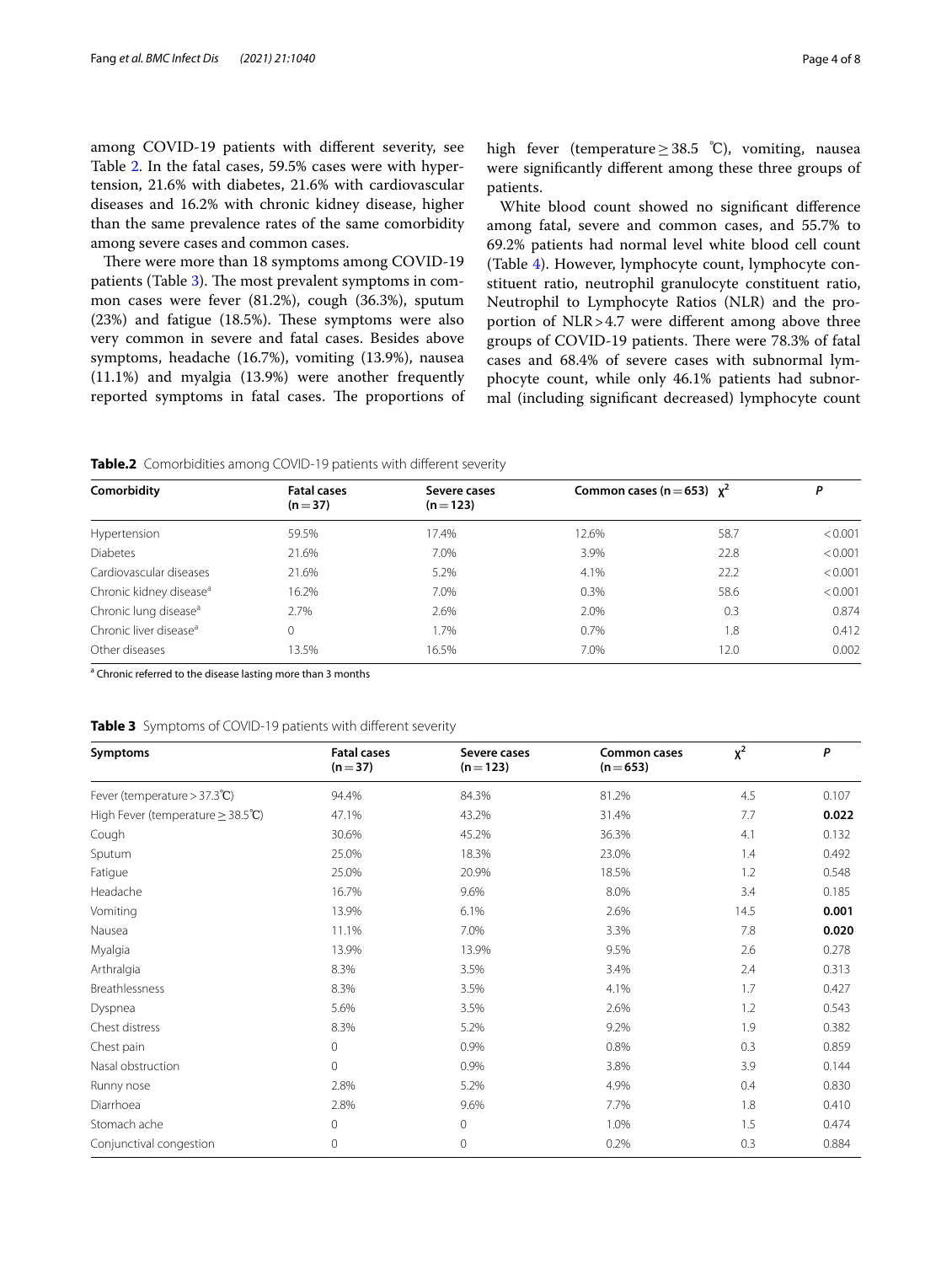## <span id="page-4-0"></span>**Table 4** White blood cell of COVID-19 patients with diferent severity

|                                                        | <b>Fatal cases</b><br>$(n=37)$ | Severe cases<br>$(n=123)$ | <b>Common cases</b><br>$(n=653)$ | $x^2$ | P       |
|--------------------------------------------------------|--------------------------------|---------------------------|----------------------------------|-------|---------|
| White blood cell count, $\times$ 10 <sup>9</sup> per L | 5.5<br>(4.0, 7.2)              | 4.7<br>(3.4, 6.2)         | 4.6<br>(3.7, 5.8)                | 3.7   | 0.154   |
| Subnormal $(< 4)$                                      | 23.1%                          | 36.1%                     | 35.1%                            | 8.0   | 0.094   |
| Normal (4-10)                                          | 69.2%                          | 55.7%                     | 61.9%                            |       |         |
| Above normal $(>10)$                                   | 7.7%                           | 8.2%                      | 3.1%                             |       |         |
| Lymphocyte count, x 10 <sup>9</sup> per L              | 0.8<br>(0.6, 1.1)              | 0.9<br>(0.6, 1.3)         | 1.1<br>(0.9, 1.5)                | 27.3  | < 0.001 |
| Significant decreased (< 0.8)                          | 43.5%                          | 49.5%                     | 21.1%                            | 43.9  | < 0.001 |
| Subnormal (0.8-1.09)                                   | 34.8%                          | 18.9%                     | 25.0%                            |       |         |
| Normal (1.1-3.2)                                       | 17.4%                          | 28.4%                     | 52.2%                            |       |         |
| Above normal $(>3.2)$                                  | 4.3%                           | 3.2%                      | 1.7%                             |       |         |
| Lymphocyte constituent ratio (%)                       | 18.7<br>(11.6, 23.4)           | 21.3<br>(11.8, 28.6)      | 26.0<br>(18.6, 32.7)             | 25.3  | < 0.001 |
| Subnormal (< 20%)                                      | 59.3%                          | 46.4%                     | 29.9%                            | 19.8  | 0.001   |
| Normal (20%-40%)                                       | 37.0%                          | 49.5%                     | 59.7%                            |       |         |
| Above normal (>40%)                                    | 3.7%                           | 4.1%                      | 10.4%                            |       |         |
| Neutrophil granulocyte constituent ratio (%)           | 75.4<br>(60.3, 81.3)           | 67.3<br>(56.7, 76.8)      | 62.1<br>(54.3,70.5)              | 19.9  | < 0.001 |
| Subnormal (< 20%)                                      | 3.7%                           | 11.3%                     | 6.8%                             | 41.6  | < 0.001 |
| Normal (40%-75%)                                       | 44.4%                          | 60.8%                     | 80.4%                            |       |         |
| Above normal (> 75%)                                   | 51.9%                          | 27.8%                     | 12.8%                            |       |         |
| Neutrophil-to-Lymphocyte Ratio (NLR)                   | 4.2<br>(2.6, 7.4)              | 3.1<br>(2.0, 6.2)         | 2.4<br>(1.7, 3.8)                | 22.0  | < 0.001 |
| Increased NLR $(>4.7)$                                 | 44.4%                          | 34.7%                     | 15.0%                            | 30.7  | < 0.001 |

in common cases. The lymphocyte constituent ratios of fatal, severe, and common cases were 18.7%, 21.3% and 26.0%, while neutrophil granulocyte constituent ratios of these three groups of COVID-19 patients were 75.4%,  $67.3\%$  and  $62.1\%$  respectively. The Neutrophil to Lymphocyte Ratios (NLR) in fatal and severe case groups were 4.2 and 3.1, larger than the NLR (2.4) in common case group. The proportions of  $NLR > 4.7$  among fatal, severe and common cases were 44.4%, 34.7% and 15.0%.

The variables showed statistical significance in the Tables [1](#page-2-0), [2](#page-3-0), [3](#page-3-1) and [4,](#page-4-0) such as age group (age above 60), gender (male proportion), chronic kidney disease, cardiovascular related diseases, other diseases, higher fever, vomiting, nausea, lymphocyte count group, Neutrophil to Lymphocyte Ratio group were included in the following logistical regression analysis. It showed that chronic kidney disease and age above 60 were very important indicators for severe patients with COVID-19, and their *OR* values were 14.7 and 5.6 respectively (Table [5\)](#page-4-1). Other risk factors such as lymphocyte count less than  $< 0.8 \times 10^9$ per L (*OR*2.5), NLR larger than 4.7 (*OR*2.2), high fever with temperature≥38.5℃ (*OR*2.2), male (*OR*2.2), cardiovascular related diseases (*OR*2.0) were also good predictors for severe patients.

<span id="page-4-1"></span>**Table 5** Early predictors for severe patients with COVID-19

|                                                                       | Ρ       | OR (95% CI)       |
|-----------------------------------------------------------------------|---------|-------------------|
| Age above 60                                                          | < 0.001 | 5.6(3.1, 9.9)     |
| Gender (male)                                                         | 0.005   | 2.2(1.3, 3.7)     |
| Chronic kidney disease                                                | 0.026   | 14.7 (1.4, 157.1) |
| Cardiovascular related diseases <sup>a</sup>                          | 0.030   | 2.0(1.1, 3.7)     |
| High Fever (temperature $\geq$ 38.5 °C)                               | 0.005   | 2.2(1.3, 3.8)     |
| Significant decreased lymphocyte count<br>$(< 0.8 \times 10^9$ per L) | 0.002   | 2.5(1.4, 4.5)     |
| Increased NLR $(>4.7)$                                                | 0.012   | 2.2(1.3, 3.8)     |

Multiple logistic regression conducted in this analysis. Due to the small sample size of fatal cases, severe patients with COVID-19 in this model included both severe cases and fatal cases. Common case was used as reference group <sup>a</sup> Cardiovascular related diseases included hypertension, diabetes and

cardiovascular diseases in Table [2](#page-3-0)

According to the *OR* values of above predictors, all the selected predictors were categorized into diferent level risk factors (Table  $6$ ): (1) very strong risk factor: chronic kidney disease, weighted as 4, (2) strong risk factor: age above 60, weighted as 3; (3) moderate risk factors: male, with at least one cardiovascular related disease, high fever (temperature  $\geq$  38.5°C), lymphocyte count <  $0.8 \times 10^9$  per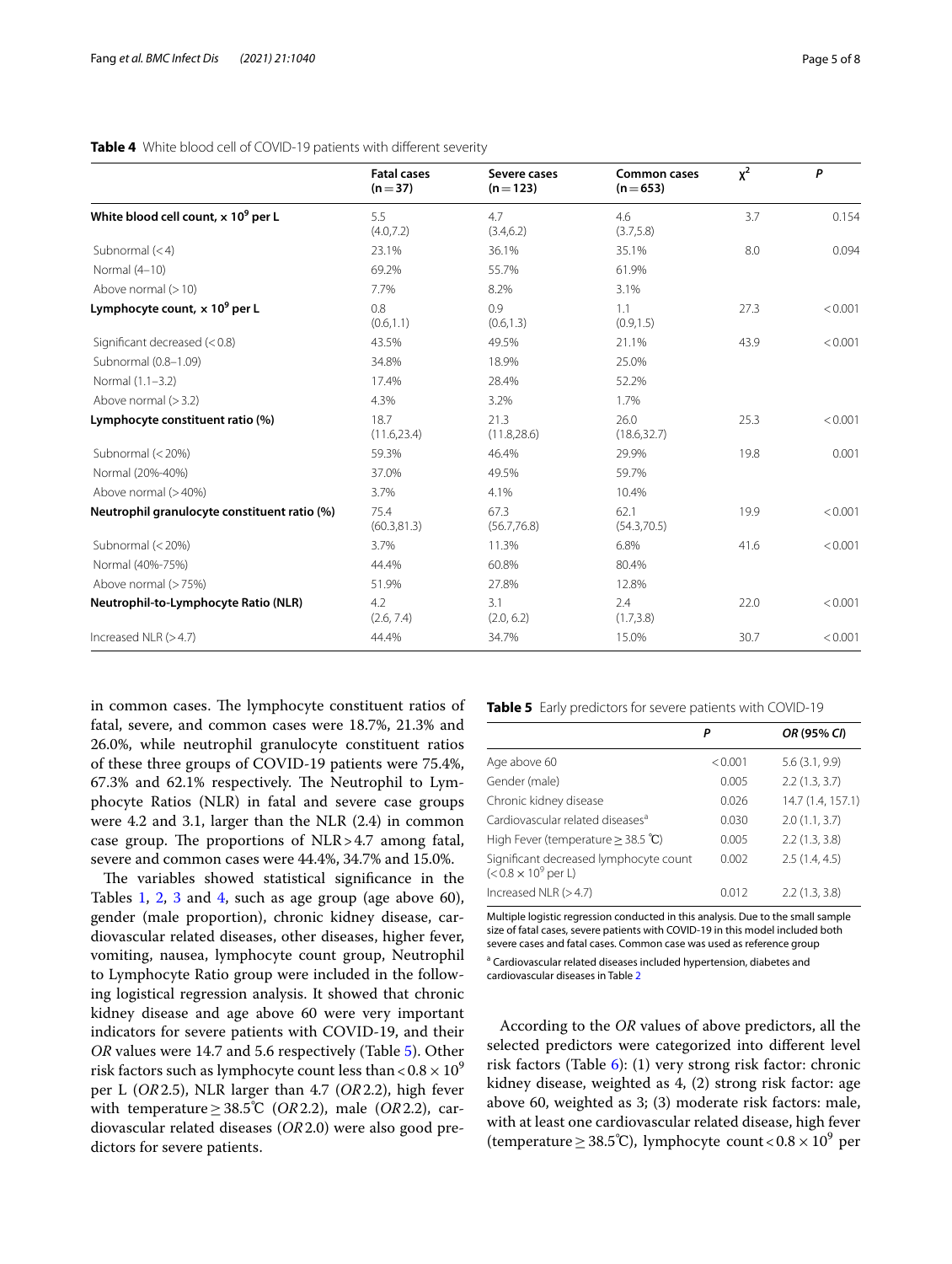<span id="page-5-0"></span>

| Table 6 Screening tool for severe patients with COVID-19 |  |
|----------------------------------------------------------|--|
|----------------------------------------------------------|--|

| Predictor                                                                                           | Score <sup>a</sup> |                |
|-----------------------------------------------------------------------------------------------------|--------------------|----------------|
|                                                                                                     | No                 | Yes            |
| Age above 60                                                                                        | Ω                  | 3              |
| Male                                                                                                | $\left( \right)$   | 2              |
| With chronic kidney disease                                                                         | $\left( \right)$   | 4              |
| With at least one cardiovascular related disease<br>(hypertension, diabetes, stroke, heart disease) |                    | 2              |
| High Fever (temperature $\geq$ 38.5 °C)                                                             | $\left( \right)$   | 2              |
| Lymphocyte count < $0.8 \times 10^9$ per L                                                          | $\left( \right)$   | $\mathfrak{D}$ |
| Neutrophil-to-lymphocyte ratio > 4.7                                                                |                    | $\mathcal{P}$  |

The risk of a COVID-19 patient for becoming a severe patient can be measured by this screening tool, and its risk score equaled to the total score of above seven predictors

<sup>a</sup> According to the OR values of above predictors, they were categorized into diferent level risk factor: not discernible, weak, middle, strong and very strong level risk factors, their risks were weighted as 0, 1, 2, 3 and 4 respectively

L, NLR>4.7, all weighted as 2. The risk of a COVID-19 patient for becoming a severe patient was measured by this screening tool, and its risk score equaled to the total score of these seven predictors in this screening tool.

The Area Under the ROC Curve (AUC) was 0.798 (95% Confdence Internal (*CI*) 0.747–0.849), and its best cut-off value was  $>4.5$ , with sensitivity 72.0% and speci-ficity 75.3% (Fig. [1\)](#page-5-1).

## **Discussions**

COVID-19 is a rapidly progressive disease. Zhou et al. found that the non-survivor of COVID-19 usually developed more complications by day 15, and died by day 19 [\[5\]](#page-7-3). So it is crucial to screen risk population for severe patients with COVID-19 as early as possible. During a pandemic or in an inadequate health resource scenario, it is unfeasible to do lots of expensive or time–cost laboratory tests and physical examination for all patients [\[9,](#page-7-9) [14](#page-7-10), [15\].](#page-7-11) Therefore, it is very important to find quick and lowcost screening tool to predict the possibility of becoming severe patients with COVID-19.

Similar to most other previous reports, patients with conditions including elder age (usually elder than 60 years old), male, underlying chronic diseases including cardiovascular disease, diabetes, kidney disease were more likely to sufer from severe COVID-19 infection and death [\[3](#page-7-1), [5,](#page-7-3) [9,](#page-7-9) [14](#page-7-10)[, 16](#page-7-1)[–18\].](#page-7-12) What needs to be stressed is that elder age is still an independent risk factor for severe patient after considering the confounding effects of underlying chronic diseases. This information should be emphasized among elder population without

<span id="page-5-1"></span>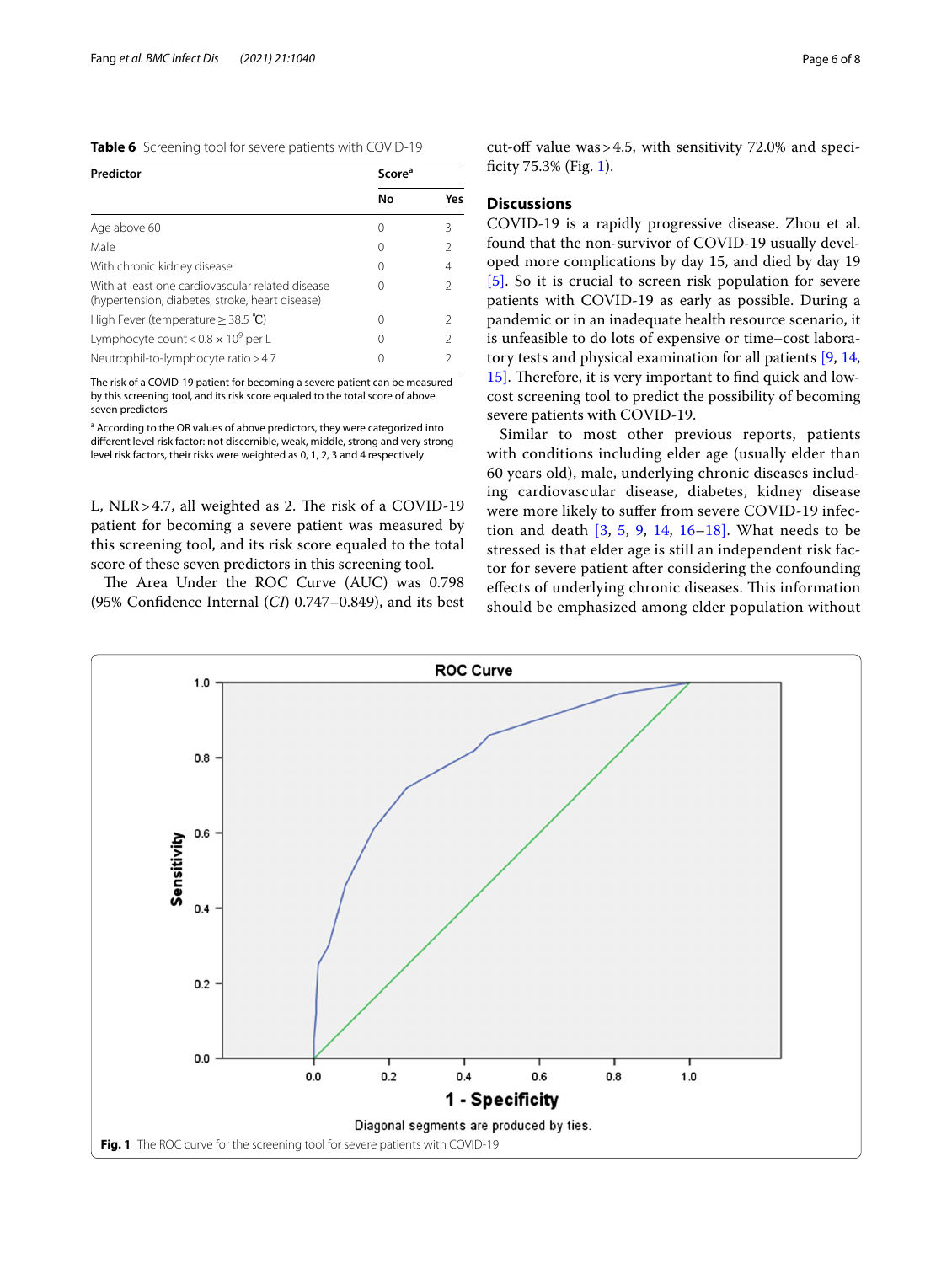underlying medical condition, because they usually have overconfdence of their health and weak awareness of self-protection. Kidney disease demonstrated more risk than other chronic diseases and the *OR* value reached 14.7. The mechanism of kidney disease involvement in patients with COVID-19 is likely to be multidimensional. First, the novel coronavirus may exert direct cytopathic efects on kidney tissue and worsen its organ function. Second, deposition of immune complexes of viral antigen or virus-induced specifc immunological efector mechanisms (specifc T-cell lymphocyte or antibody) may further damage the kidney. Third, virus-induced cytokines or mediators might exert indirect efects on renal tissue, such as hypoxia, shock, and rhabdomyolysis [\[7,](#page-7-4) [19,](#page-7-13) [20\].](#page-7-14) Early detection and efective intervention of kidney disease involvement may help to reduce deaths of patients with COVID-19.

Symptoms and signs are another set of valuable health data that may be available for all patients. The most common onset symptoms of COVID-19 onset are fever, cough, sputum, fatigue, headache, vomiting, nausea, et al., and most of them are not specifc [\[3](#page-7-1), [9](#page-7-9), [18](#page-7-12), [21,](#page-7-15) [22\]](#page-7-16). However, high fever was proved to be a good predictor for severe cases. This finding is extremely important for guiding the public to self-judge whether he/she needs to go to hospital for treatment. In addition, routine blood test is quite prevalent in all level hospitals even in developing countries, and it is another good choice for quick risk evaluation. Along with most other studies, this research showed that lymphocyte count less than  $< 0.8 \times 10^9$  per L, NLR larger than 4.7 were early predictors for severe patients with COVID-19. The decrease of lymphocyte which finally leads to immune disorder is due to the sustained responses of cytokines and chemokines (namely cytokine storm) caused by novel coronavirus, due to the relative distribution of ACE1 vs ACE2 receptors in the surrounding epithelium  $[23-26]$  $[23-26]$ . The NLR is an important supplement for lymphocyte count, refecting the infammation of the patient which indicates the possibility of bacteria infection [\[8,](#page-7-5) [27\].](#page-7-19)

The most frequently reported predictors for severe patients with COVID-19 in other researches included age, comorbidities, vital signs, image features, sex, lymphocyte count, and C reactive protein  $[28]$ . The screening tool developed by this study included six of above predictors, except image features and C reactive protein. Image features and C reactive protein test were not as prevalent as routine blood test (such as lymphocyte count) in lowlevel medical center. What is more, most studies did not transfer the prediction model into risk scoring scale. So this newly developed screening tool is more useful than other prediction models.

The strengths of this study were:  $(1)$  The predictors were easily accessed and the screening could be broadly used. (2) The representativeness of COVID-19 in this study was good. It included all the patients with COVID-19 in the whole city while most other studies only recruited COVID-19 cases based on hospitals. The limitations were just as followings: (1) Laboratory tests were limited and not dynamic, so the predictors may not be comprehensive. (2) The predictors for severe case and death were not stratifed for multifactor analyses due to the small amount of death, and the diferences between sever case and death were not further explored. (3) The sample size of this study was relatively small, and a diferent mix of comorbidities in another population of equal size might fnd diferent odds ratios. So the generalization of this newly developed risk screening tool needs more test among other populations.

## **Conclusions**

The screening tool by seven indicators including chronic kidney disease, age, lymphocyte count, Neutrophil to Lymphocyte Ratio, high fever, male and cardiovascular related diseases, can be used for early prediction of severe patients with COVID-19. All the information required for prediction can be potentially obtained from quick epidemiological inquiry and routine blood test. It can help screen for more potential risk patient by limited health resource and offer timely treatment to save more patients. It is very cost-efective and deserves widely applications under the condition of overload health service.

#### **Abbreviations**

COVID-19: Coronavirus disease 2019; WHO: World Health Organization; SOFA: Sequential Organ Failure Assessment; RT-PCR: Real-Time Reverse Transcription Polymerase Chain Reaction; PaO2: Pressure of arterial oxygen; FiO2: Fraction of inspired oxygen; ICU: Intensive Care Unit; OR: Odds ratio; ROC: Receiver operating characteristic; AUC: Area under the curve; CI: Confdence internal; NLR: Neutrophil to lymphocyte ratios; ARDS: Acute respiratory distress syndrome.

#### **Acknowledgements**

We thank all the professional staff in Jingmen city in Hubei province for their investigation, lab test, prevention and control work of COVID-19. We thank Ms. Xi Yang from Taizhou Central Hospital for her guidance in the data analysis and interpretation.

#### **Authors' contributions**

LF contributed to data analysis and paper writing. LYL collected the data and analyzed the data. HX and MY designed the study and took responsibility for the whole research work. SL collected and check the data. FL, JZ, YX, HG and LML contributed to the data collection and interpretation. All authors read and approved the fnal manuscript.

#### **Funding**

This study was supported by Zhejiang Provincial Medical Science Project (Grant Nos. 2020RC049, 2020388945) and Major Science and Technology Project of Zhejiang Province Health Commission (Grant No.WKJ-ZJ-2112). The funder had no further role in the design of the study and collection, analysis, and interpretation of data, or in writing the manuscript.